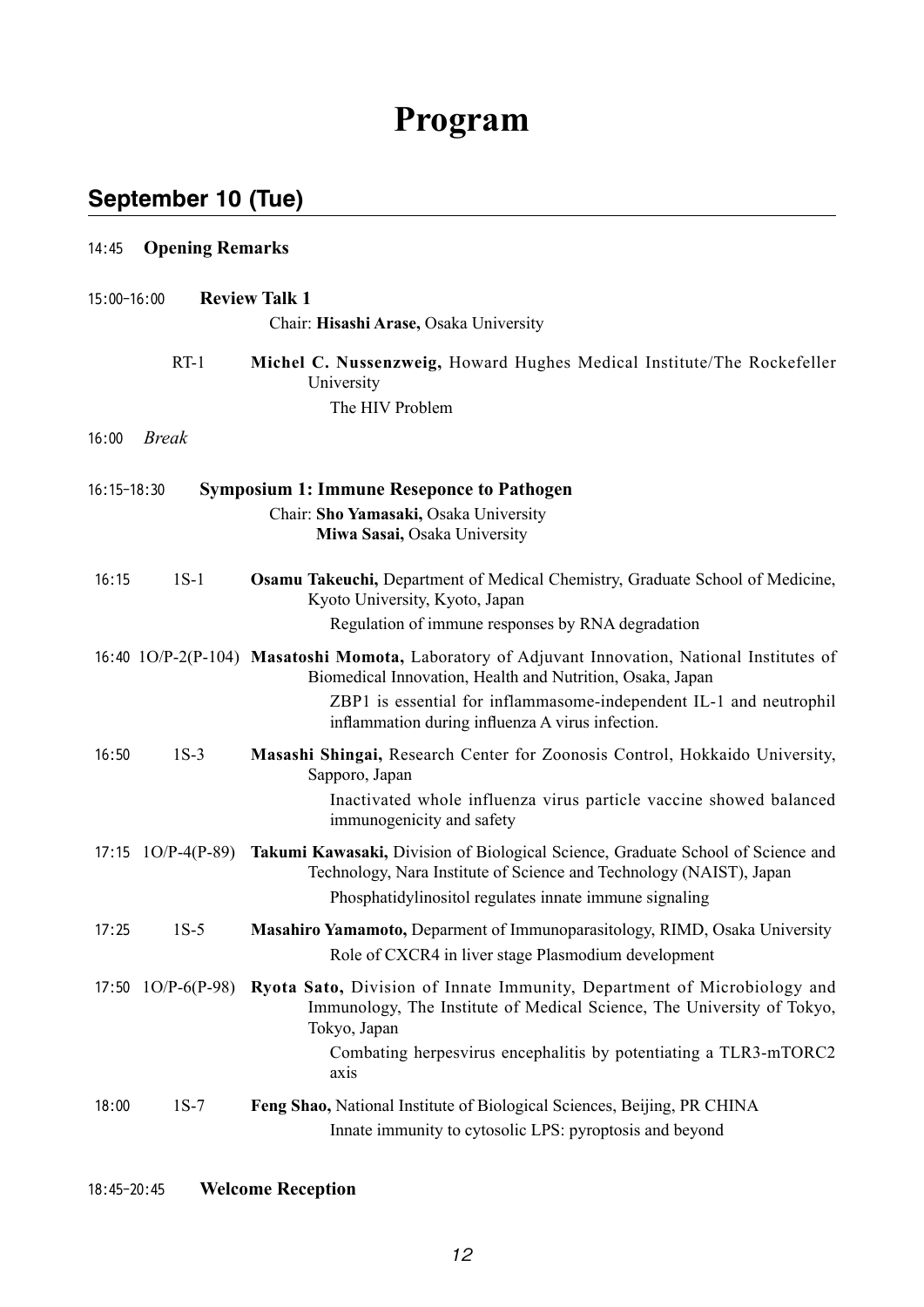#### **September 11 (Wed)**

| $9:00 - 10:00$  |                      | <b>Review Talk 2</b><br>Chair: Tetsuya Iida, Osaka University                                                                                                                                                              |
|-----------------|----------------------|----------------------------------------------------------------------------------------------------------------------------------------------------------------------------------------------------------------------------|
|                 | $RT-2$               | John J. Mekalanos, Harvard Medical School                                                                                                                                                                                  |
|                 |                      | Vibrio cholerae in vivo biology: microbial antagonism, cGAS-like<br>enzymes, and cholera toxin-mediated remodeling of host metabolism                                                                                      |
| 10:00           | <b>Break</b>         |                                                                                                                                                                                                                            |
| $10:15 - 12:30$ |                      | Symposium 2: Host-pathogen Interaction (1)<br>Chair: Hitomi Mimuro, Osaka University<br>Takasuke Fukuhara, Osaka University                                                                                                |
| 10:15           | $2S-1$               | Nina M. van Sorge, University Medical Center Utrecht, Medical Microbiology,<br>Utrecht, The Netherlands<br>Get dressed for battle: how the bacterial sugar coat impacts immune<br>recognition                              |
|                 | 10:45 $2O/P-2(P-65)$ | <b>Yukihiro Hiramatsu, Department of Molecular Bacteriology, Research Institute for</b><br>Microbial Diseases, Osaka University, Osaka, Japan<br>Identification of Bordetella dermonecrotic toxin receptor                 |
| 10:55           | $2S-3$               | Fuyuki Tokumasu, Department of Cellular Architechture Studies, Institute of<br>Tropical Medicine, Nagasaki University<br>Importance of Lipid Biology in Plasmodium falciparum development and<br>differentiation           |
|                 | 11:20 $2O/P-4(P-25)$ | Jeffery A. Nurdin, Department of Virology, Research Institute for Microbial<br>Diseases, Osaka University<br>Reverse Genetic System for Human Rotavirus A Odelia strain                                                    |
| 11:30           | $2S-5$               | Shigeaki Matsuda, Department of Bacterial Infections, Research Institute for<br>Microbial Diseases, Osaka University, Japan<br>Unconventional export of a Vibrio parahaemolyticus toxin facilitates the<br>virulence trait |
|                 | 11:55 $2O/P-6(P-68)$ | Hirotaka Hiyoshi, School of Medicine, University of California, Davis, USA<br>T3SS-2 functions in evasion of neutrophil-mediated killing of Salmonella<br>enterica serovar Typhimurium in the mouse                        |
| 12:05           | $2S-7$               | Ichiro Nakagawa, Department of Microbiology, Kyoto University Graduate School<br>of Medicine, Kyoto, Japan<br>Regulation of Xenophagy in Group A Streptococcus Infection                                                   |
| 12:30-13:30     | Lunch                |                                                                                                                                                                                                                            |
| 13:30-15:00     |                      | <b>Poster Session 1 (Odd Numbers)</b>                                                                                                                                                                                      |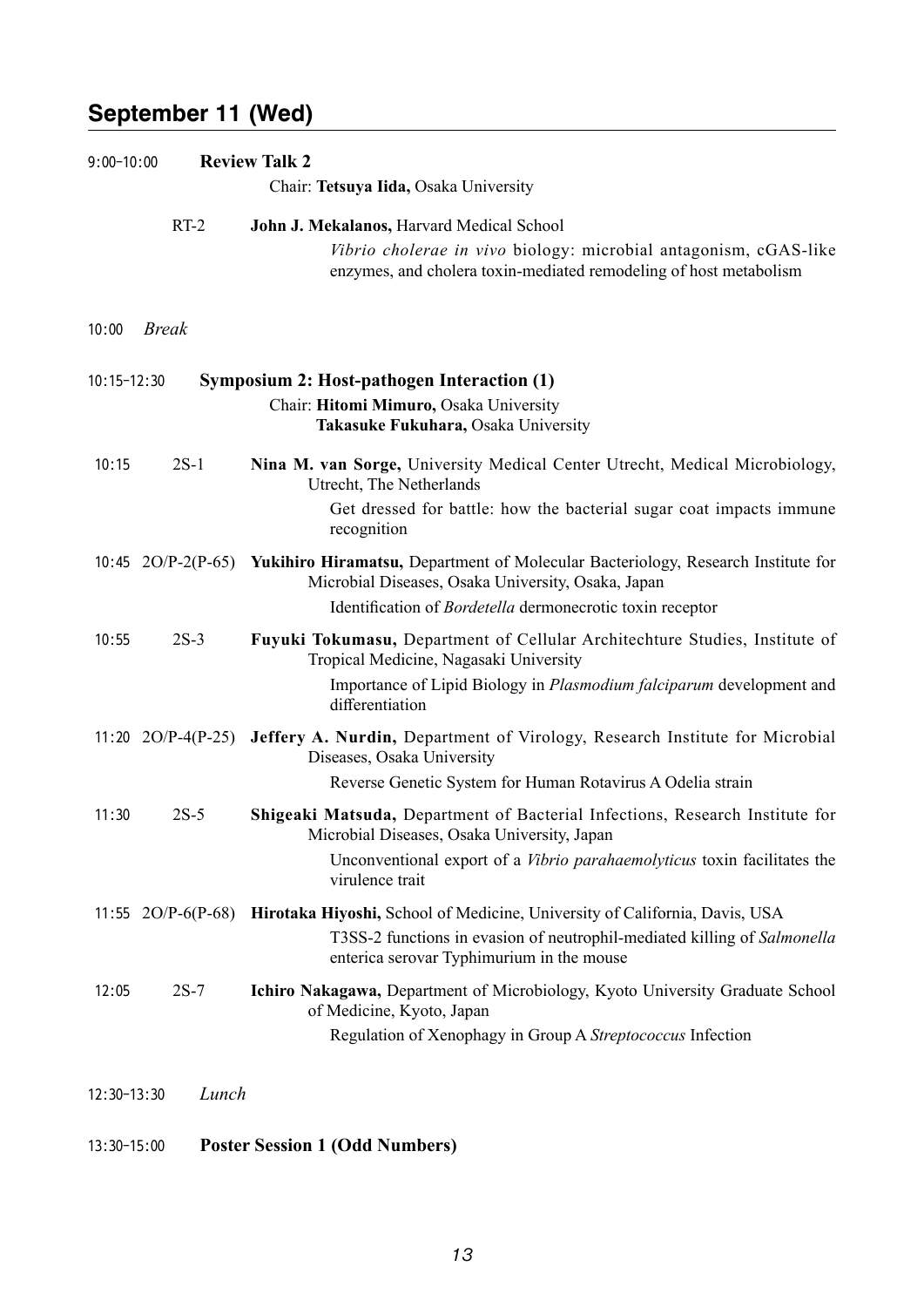| 15:00-16:00  | <b>Review Talk 3</b>                                                                                                                                                                                                                               |  |  |
|--------------|----------------------------------------------------------------------------------------------------------------------------------------------------------------------------------------------------------------------------------------------------|--|--|
|              | Chair: Yasushi Kawaguchi, The University of Tokyo                                                                                                                                                                                                  |  |  |
| $RT-3$       | Masahide Kikkawa, Dept. of Cell Biology and Anatomy, Grad. Schl. of Medicine,<br>The Univ. of Tokyo                                                                                                                                                |  |  |
|              | How to use cryo-electron microscopy for infection and immunity<br>research?                                                                                                                                                                        |  |  |
| <b>Break</b> |                                                                                                                                                                                                                                                    |  |  |
|              | <b>Symposium 3: Genomics in Host-pathogen Interaction</b>                                                                                                                                                                                          |  |  |
|              | Chair: Daron M. Standley, Osaka University<br>Kazuhiro Suzuki, Osaka University                                                                                                                                                                    |  |  |
| $3S-1$       | Tadahiro Suenaga, Department of Immunochemistry, Research Institute for<br>Microbial Diseases, Osaka University, Osaka, Japan                                                                                                                      |  |  |
|              | Misfolded protein / MHC class II complex in autoimmune diseases                                                                                                                                                                                    |  |  |
| $3S-2$       | Takashi Shiina, Department of Molecular Life Science, Tokai University School of<br>Medicine                                                                                                                                                       |  |  |
|              | HLA gene diversity analyses for infectious diseases                                                                                                                                                                                                |  |  |
|              | Mara A Llamas-Covarrubias, Genome Information Research Center, Department<br>of Genome Informatics, Research Institute of Microbial Diseases, Osaka<br>University, Japan<br>TCR repertoire and gene expression in single Treg and Tconv cells in a |  |  |
|              | model of rheumatoid arthritis                                                                                                                                                                                                                      |  |  |
|              | Takayuki Murata, Department of Virology and Parasitology, Fujita Health<br>University School of Medicine                                                                                                                                           |  |  |
|              | Genome analysis of chronic active Epstein-Barr virus infection                                                                                                                                                                                     |  |  |
| $3S-5$       | Chie Nakajima, Hokkaido University Research Center for Zoonosis Control<br>Genetic analyses of multidrug-resistant Mycobacterium tuberculosis<br>clinical isolates collected in Asian countries                                                    |  |  |
|              | Tomoko Kubori, Department of Microbiology, Graduate School of Medicine, Gifu<br>University, Gifu, Japan                                                                                                                                            |  |  |
|              | Legionella manipulates non-canonical SNARE pairing by the function of<br>a bacterial deubiquitinase                                                                                                                                                |  |  |
| $3S-7$       | Karine G. Le Roch, Department of Molecular, Cell and Systems Biology, University<br>of California Riverside, 900 University Ave, Riverside, CA 92521, USA.<br>Comparative 3D Genome Organization in Apicomplexan Parasites                         |  |  |
|              | 16:15-18:30<br>17:05 $3O/P-3(P-95)$<br>17:15 $3O/P-4(P-22)$<br>17:50 $3O/P-6(P-67)$                                                                                                                                                                |  |  |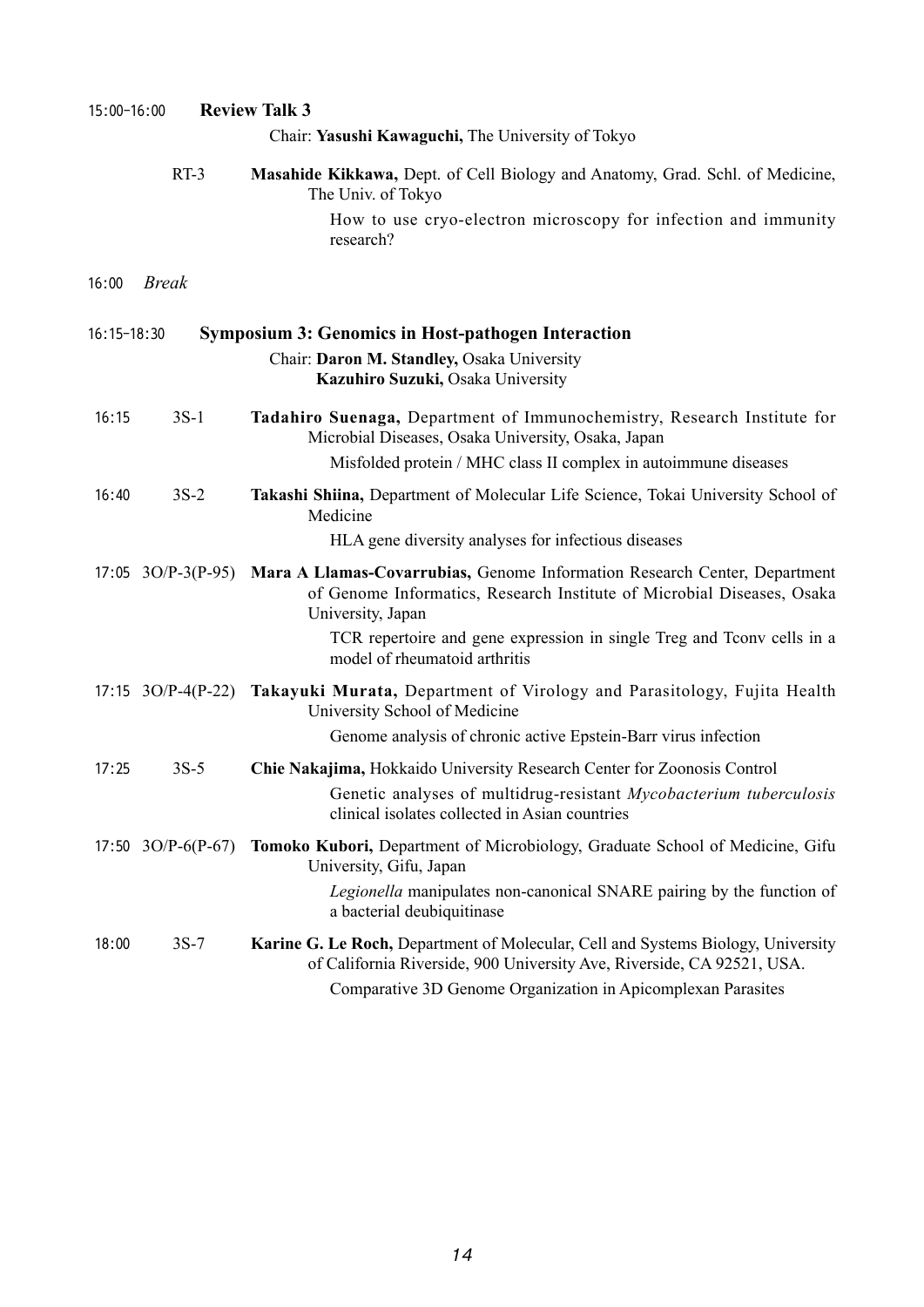### **September 12 (Thu)**

| $9:00 - 10:00$ |                      | <b>Review Talk 4</b><br>Chair: Shiroh Iwanaga, Tokyo Medical and Dental University                                                                                                                                                                                                                                  |  |  |  |
|----------------|----------------------|---------------------------------------------------------------------------------------------------------------------------------------------------------------------------------------------------------------------------------------------------------------------------------------------------------------------|--|--|--|
|                | $RT-4$               | Mats Wahlgren, Karolinska Institutet<br>Biology and Pathogenesis of Severe Malaria                                                                                                                                                                                                                                  |  |  |  |
| 10:00          | <b>Break</b>         |                                                                                                                                                                                                                                                                                                                     |  |  |  |
| 10:15-12:30    |                      | Symposium 4: Host-pathogen Interaction (2)<br>Chair: Masahiro Yamamoto, Osaka University<br>Takahiro Tougan, Osaka University                                                                                                                                                                                       |  |  |  |
| 10:15          | $4S-1$               | Jilong Shen, The Key Laboratory of Parasitology and Zoonoses of Anhui, Anhui<br>Medical University, Hefei, China<br>Toxoplasma gondii prevalent in China: genotypes and pathogenesis in<br>abnormal pregnant outcomes                                                                                               |  |  |  |
| 10:45          | $4S-2$               | Kazuyo Moro, Laboratory for Innate Immune Systems, Department of Microbiology<br>and Immunology, Graduate School of Medicine, Osaka University<br>ILC2-derived IL-4 induces innate IgE secretion by B1 cells                                                                                                        |  |  |  |
|                | 11:10 $4O/P-3(P-48)$ | Md. Abu Musa, Doctoral Leadership Program, Graduate School of Biomedical<br>Science, Nagasaki University, Nagasaki, Japan<br>Leishmania major strain dependent requirement of lymphocytes for the<br>pathogenesis                                                                                                   |  |  |  |
| 11:20          | $4S-4$               | Shiroh Iwanaga, Department of Environmental Parasitology, Tokyo Medical and<br>Dental University, Tokyo, Japan<br>Female-specific gene regulation in malaria parasites by an AP2-family<br>transcription factor.                                                                                                    |  |  |  |
|                | 11:45 $4O/P-5(P-40)$ | Chatchadaporn Thamnurak, DEPARTMENT OF BACTERIAL AND PARASITIC<br>DISEASES UNITED STATES ARMY MEDICAL DIRECTORATE<br>ARMED FORCES RESEARCH INSTITUTE OF MEDICAL SCIENCES<br>(USAMD-AFRIMS)<br><i>Plasmodium falciparum</i> clinical isolates carrying a novel mutation at                                           |  |  |  |
|                |                      | Plasmodium falciparum chloroquine resistance transporter (PfCRT)<br>exhibit a swollen digestive vacuole and bimodal dose-response curve                                                                                                                                                                             |  |  |  |
|                | 11:55 $4O/P-6(P-47)$ | <b>Osamu Kaneko, Program for Nurturing Global Leaders in Tropical and Emerging</b><br>Communicable Diseases, Graduate School of Biomedical Sciences, Nagasaki<br>University, Nagasaki, Japan<br>Characterization of a novel Plasmodium yoelii serine threonine kinase<br>related to exflagellation center formation |  |  |  |
| 12:05          | $4S-7$               | Hisashi Arase, Department of Immunochemistry, Research Institute for Microbial<br>Diseases, Osaka University, Japan<br>LILR family receptors in host-pathogen interaction                                                                                                                                           |  |  |  |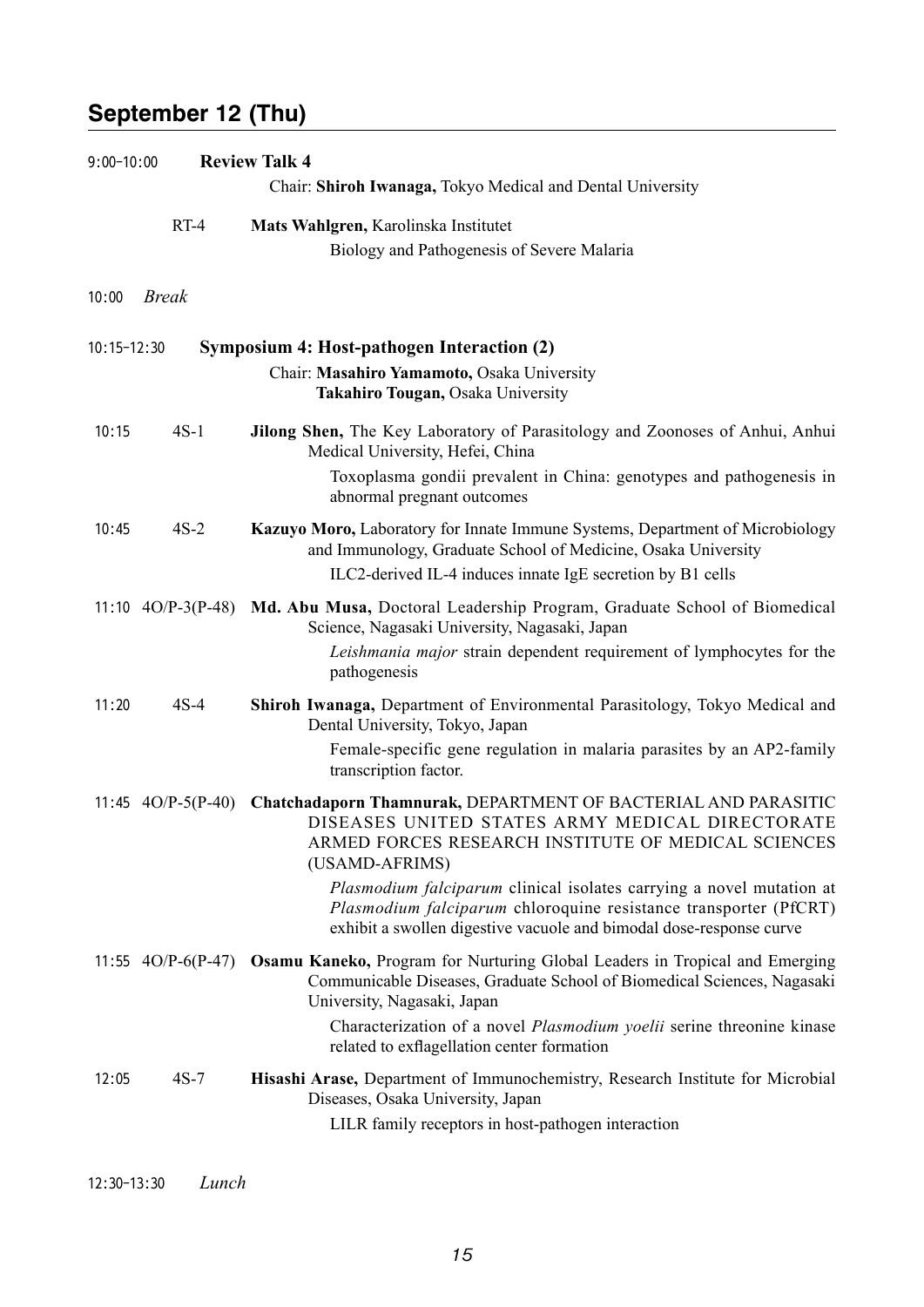| 13:30-15:00<br>15:00-16:00 |                      | <b>Poster Session 2 (Even Numbers)</b><br><b>Review Talk 5</b>                                                                                                                                                          |  |  |
|----------------------------|----------------------|-------------------------------------------------------------------------------------------------------------------------------------------------------------------------------------------------------------------------|--|--|
|                            |                      |                                                                                                                                                                                                                         |  |  |
|                            | $RT-5$               | Yasushi Kawaguchi, Division of Molecular Virology, The Institute of Medical<br>Science, The University of Tokyo, Tokyo, Japan                                                                                           |  |  |
|                            |                      | Molecular Mechanisms of Herpes Simplex Virus Replication and<br>Pathogenesis                                                                                                                                            |  |  |
| 16:00                      | <b>Break</b>         |                                                                                                                                                                                                                         |  |  |
| 16:15-18:35                |                      | <b>Symposium 5: Neovirology</b>                                                                                                                                                                                         |  |  |
|                            |                      | Chair: Hirofumi Sawa, Hokkaido University<br>Tokiko Watanabe, The University of Tokyo                                                                                                                                   |  |  |
| 16:15                      | $5S-1$               | Stephen M. Beverley, Washington University School of Medicine, St. Louis                                                                                                                                                |  |  |
|                            |                      | The contribution of protozoal RNA viruses to parasite virulence                                                                                                                                                         |  |  |
|                            | 16:45 $5O/P-2(P-06)$ | Tomoyuki Honda, Division of Virology, Osaka University Graduate School of<br>Medicine, Osaka, Japan                                                                                                                     |  |  |
|                            |                      | Identification of an intranuclear ERV-containing human transcript induced<br>by vaccination                                                                                                                             |  |  |
| 16:55                      | $5S-3$               | Stephane Blanc, INRA, UMR BGPI, Dpt ViroM, Montpellier, France                                                                                                                                                          |  |  |
|                            |                      | A multipartite virus functions as a pluricellular genetic entity                                                                                                                                                        |  |  |
|                            |                      | 17:25 5O/P-4(P-35) Kei Sato, Division of Systems Virology, Department of Infectious Disease Control,<br>International Research Center for Infectious Diseases, Institute of Medical<br>Science, The University of Tokyo |  |  |
|                            |                      | Gorilla APOBEC3G restricts SIVcpz and influences lentiviral evolution<br>in great ape cross-species transmissions                                                                                                       |  |  |
| 17:35                      | $5S-5$               | Kiwamu Hyodo, Institute of Plant Science and Resources, Okayama University,<br>Kurashiki, Japan                                                                                                                         |  |  |
|                            |                      | A virus infection modulates plant immunity against bacterial and fungal<br>pathogens                                                                                                                                    |  |  |
|                            | 18:00 $5O/P-6(P-13)$ | Misato Shibazaki, Division of Molecular Virology, Department of Microbiology and<br>Immunology, The Institute of Medical Science, The University of Tokyo,<br>Tokyo, Japan                                              |  |  |
|                            |                      | Evolutionary analysis of UL7 phosphorylation events encoded by<br>$\alpha$ -herpesviruses                                                                                                                               |  |  |
| 18:10                      | $5S-7$               | Hideki Takahashi, Graduate School of Agricultural Science, Tohoku University,<br>Sendai, Japan                                                                                                                          |  |  |
|                            |                      | Virus latency and the impact on plants                                                                                                                                                                                  |  |  |

18:45-21:00 **Banquet (BBQ Party)**